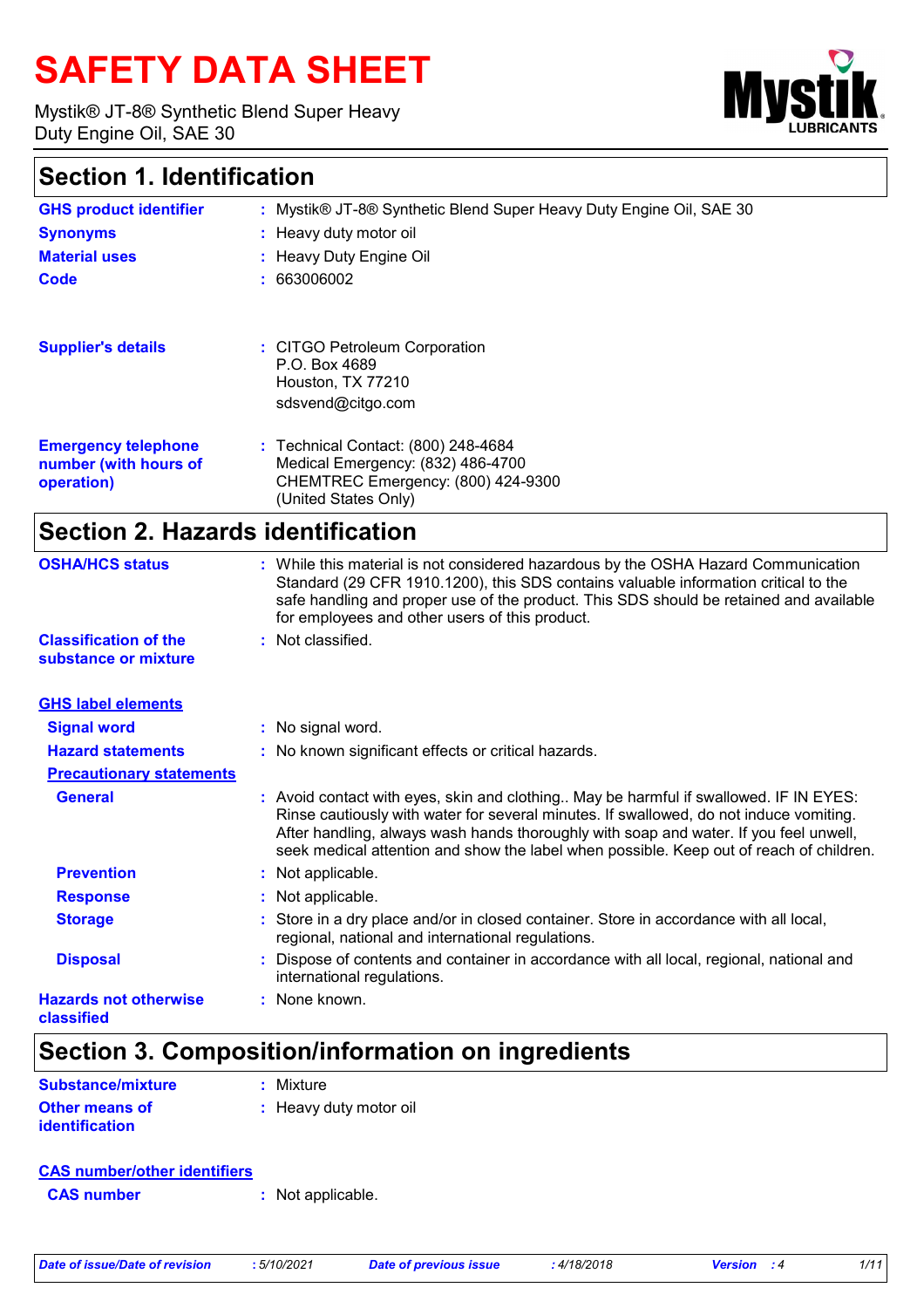### **Section 3. Composition/information on ingredients**

| <b>Ingredient name</b>                                               | $\frac{1}{2}$ | <b>CAS number</b> |
|----------------------------------------------------------------------|---------------|-------------------|
| Distillates (petroleum), hydrotreated heavy paraffinic               | I≥75 - ≤90    | 64742-54-7        |
| Lubricating oils (petroleum), C20-50, hydrotreated neutral oil-based | $\leq 10$     | 72623-87-1        |
| Distillates (petroleum), solvent-refined heavy paraffinic            | l≤3           | 64741-88-4        |
| Distillates (petroleum), solvent-dewaxed heavy paraffinic            | ا≤3           | 64742-65-0        |

Any concentration shown as a range is to protect confidentiality or is due to process variation.

**There are no additional ingredients present which, within the current knowledge of the supplier and in the concentrations applicable, are classified as hazardous to health or the environment and hence require reporting in this section.**

**Occupational exposure limits, if available, are listed in Section 8.**

### **Section 4. First aid measures**

#### **Description of necessary first aid measures**

| <b>Eye contact</b>  | : Immediately flush eyes with plenty of water, occasionally lifting the upper and lower<br>eyelids. Check for and remove any contact lenses. Get medical attention if irritation<br>occurs.                                            |  |
|---------------------|----------------------------------------------------------------------------------------------------------------------------------------------------------------------------------------------------------------------------------------|--|
| <b>Inhalation</b>   | : Remove victim to fresh air and keep at rest in a position comfortable for breathing. Get<br>medical attention if symptoms occur.                                                                                                     |  |
| <b>Skin contact</b> | : Flush contaminated skin with plenty of water. Remove contaminated clothing and<br>shoes. Get medical attention if symptoms occur.                                                                                                    |  |
| <b>Ingestion</b>    | : Wash out mouth with water. Remove victim to fresh air and keep at rest in a position<br>comfortable for breathing. Do not induce vomiting unless directed to do so by medical<br>personnel. Get medical attention if symptoms occur. |  |

#### **Most important symptoms/effects, acute and delayed**

#### **Potential acute health effects**

| <b>Eye contact</b>                  | : No known significant effects or critical hazards.                                                                            |
|-------------------------------------|--------------------------------------------------------------------------------------------------------------------------------|
| <b>Inhalation</b>                   | : No known significant effects or critical hazards.                                                                            |
| <b>Skin contact</b>                 | : No known significant effects or critical hazards.                                                                            |
| <b>Ingestion</b>                    | : No known significant effects or critical hazards.                                                                            |
| <b>Over-exposure signs/symptoms</b> |                                                                                                                                |
| <b>Eye contact</b>                  | : No specific data.                                                                                                            |
| <b>Inhalation</b>                   | : No specific data.                                                                                                            |
| <b>Skin contact</b>                 | : No specific data.                                                                                                            |
| <b>Ingestion</b>                    | : No specific data.                                                                                                            |
|                                     | Indication of immediate medical attention and special treatment needed, if necessary                                           |
| <b>Notes to physician</b>           | : Treat symptomatically. Contact poison treatment specialist immediately if large<br>quantities have been ingested or inhaled. |

- **Specific treatments :** Treat symptomatically and supportively.
- **Protection of first-aiders :** No action shall be taken involving any personal risk or without suitable training.

#### **See toxicological information (Section 11)**

## **Section 5. Fire-fighting measures**

| <b>Extinguishing media</b>             |                                                                 |
|----------------------------------------|-----------------------------------------------------------------|
| <b>Suitable extinguishing</b><br>media | : Use an extinguishing agent suitable for the surrounding fire. |
| Unsuitable extinguishing<br>media      | : None known.                                                   |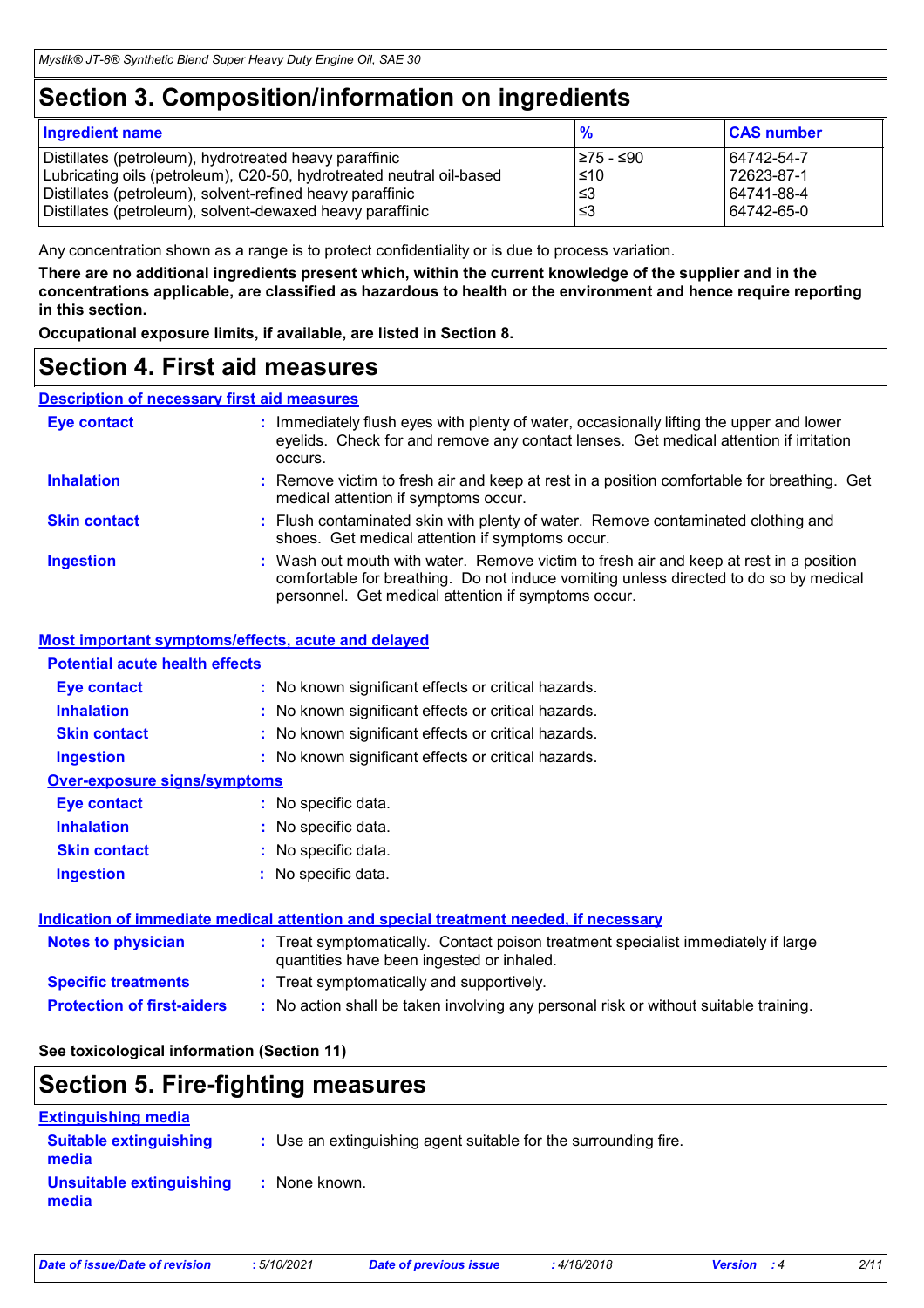### **Section 5. Fire-fighting measures**

| <b>Specific hazards arising</b><br>from the chemical     | : In a fire or if heated, a pressure increase will occur and the container may burst.                                                                                                               |
|----------------------------------------------------------|-----------------------------------------------------------------------------------------------------------------------------------------------------------------------------------------------------|
| <b>Hazardous thermal</b><br>decomposition products       | Decomposition products may include the following materials:<br>carbon dioxide<br>carbon monoxide<br>sulfur oxides<br>phosphorus oxides<br>metal oxide/oxides                                        |
| <b>Special protective actions</b><br>for fire-fighters   | : Promptly isolate the scene by removing all persons from the vicinity of the incident if<br>there is a fire. No action shall be taken involving any personal risk or without suitable<br>training. |
| <b>Special protective</b><br>equipment for fire-fighters | : Fire-fighters should wear appropriate protective equipment and self-contained breathing<br>apparatus (SCBA) with a full face-piece operated in positive pressure mode.                            |

### **Section 6. Accidental release measures**

|                                                              | <b>Personal precautions, protective equipment and emergency procedures</b>                                                                                                                                                                                                           |
|--------------------------------------------------------------|--------------------------------------------------------------------------------------------------------------------------------------------------------------------------------------------------------------------------------------------------------------------------------------|
| For non-emergency<br>personnel                               | : No action shall be taken involving any personal risk or without suitable training.<br>Evacuate surrounding areas. Keep unnecessary and unprotected personnel from<br>entering. Do not touch or walk through spilled material. Put on appropriate personal<br>protective equipment. |
| For emergency responders                                     | If specialized clothing is required to deal with the spillage, take note of any information in<br>Section 8 on suitable and unsuitable materials. See also the information in "For non-<br>emergency personnel".                                                                     |
| <b>Environmental precautions</b>                             | : Avoid dispersal of spilled material and runoff and contact with soil, waterways, drains<br>and sewers. Inform the relevant authorities if the product has caused environmental<br>pollution (sewers, waterways, soil or air).                                                      |
| <b>Methods and materials for containment and cleaning up</b> |                                                                                                                                                                                                                                                                                      |
| <b>Small spill</b>                                           | : Stop leak if without risk. Move containers from spill area. Dilute with water and mop up<br>if water-soluble. Alternatively, or if water-insoluble, absorb with an inert dry material and<br>place in an appropriate waste disposal container. Dispose of via a licensed waste     |

|                    | disposal contractor.                                                                                                                                                                                                                                                                                                                                                                                                                                                                                                                                                                       |
|--------------------|--------------------------------------------------------------------------------------------------------------------------------------------------------------------------------------------------------------------------------------------------------------------------------------------------------------------------------------------------------------------------------------------------------------------------------------------------------------------------------------------------------------------------------------------------------------------------------------------|
| <b>Large spill</b> | : Stop leak if without risk. Move containers from spill area. Prevent entry into sewers,<br>water courses, basements or confined areas. Wash spillages into an effluent treatment<br>plant or proceed as follows. Contain and collect spillage with non-combustible,<br>absorbent material e.g. sand, earth, vermiculite or diatomaceous earth and place in<br>container for disposal according to local regulations (see Section 13). Dispose of via a<br>licensed waste disposal contractor. Note: see Section 1 for emergency contact<br>information and Section 13 for waste disposal. |

### **Section 7. Handling and storage**

### **Precautions for safe handling**

| <b>Protective measures</b>                       | : Put on appropriate personal protective equipment (see Section 8).                                                                                                                                                                                                                                                                                           |
|--------------------------------------------------|---------------------------------------------------------------------------------------------------------------------------------------------------------------------------------------------------------------------------------------------------------------------------------------------------------------------------------------------------------------|
| <b>Advice on general</b><br>occupational hygiene | : Eating, drinking and smoking should be prohibited in areas where this material is<br>handled, stored and processed. Workers should wash hands and face before eating,<br>drinking and smoking. Remove contaminated clothing and protective equipment before<br>entering eating areas. See also Section 8 for additional information on hygiene<br>measures. |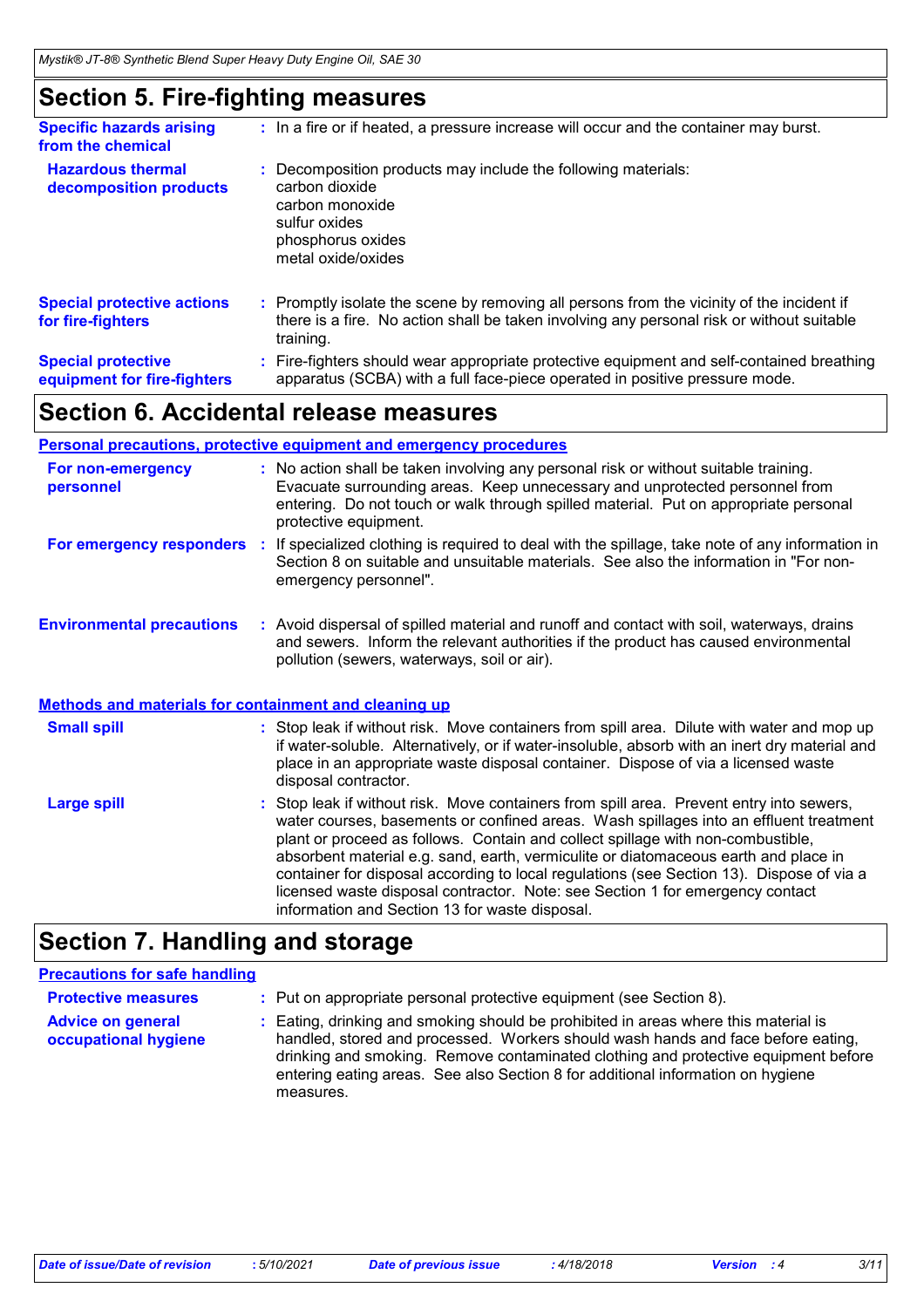### **Section 7. Handling and storage**

| <b>Conditions for safe storage,</b><br>including any<br><b>incompatibilities</b> | Store in accordance with local regulations. Store in original container protected from<br>п.<br>direct sunlight in a dry, cool and well-ventilated area, away from incompatible materials<br>(see Section 10) and food and drink. Keep container tightly closed and sealed until<br>ready for use. Containers that have been opened must be carefully resealed and kept<br>upright to prevent leakage. Do not store in unlabeled containers. Use appropriate<br>containment to avoid environmental contamination. See Section 10 for incompatible<br>materials before handling or use. |
|----------------------------------------------------------------------------------|----------------------------------------------------------------------------------------------------------------------------------------------------------------------------------------------------------------------------------------------------------------------------------------------------------------------------------------------------------------------------------------------------------------------------------------------------------------------------------------------------------------------------------------------------------------------------------------|
|                                                                                  | Bulk Storage Conditions: Maintain all storage tanks in accordance with applicable<br>regulations. Use necessary controls to monitor tank inventories. Inspect all storage<br>tanks on a periodic basis. Test tanks and associated piping for tightness. Maintain the<br>automatic leak detection devices to assure proper working condition.                                                                                                                                                                                                                                           |

### **Section 8. Exposure controls/personal protection**

#### **Control parameters**

**Occupational exposure limits**

| <b>Ingredient name</b>                                               | <b>Exposure limits</b>                                                                                                                                                                                                                                                                                                     |
|----------------------------------------------------------------------|----------------------------------------------------------------------------------------------------------------------------------------------------------------------------------------------------------------------------------------------------------------------------------------------------------------------------|
| Distillates (petroleum), hydrotreated heavy paraffinic               | ACGIH TLV (United States, 3/2019).<br>TWA: 5 mg/m <sup>3</sup> 8 hours. Form: Inhalable<br>fraction<br>OSHA PEL (United States, 5/2018).<br>TWA: 5 mg/m <sup>3</sup> 8 hours.<br>NIOSH REL (United States, 10/2016).<br>TWA: 5 mg/m <sup>3</sup> 10 hours. Form: Mist<br>STEL: 10 mg/m <sup>3</sup> 15 minutes. Form: Mist |
| Lubricating oils (petroleum), C20-50, hydrotreated neutral oil-based | NIOSH REL (United States, 10/2016).<br>TWA: 5 mg/m <sup>3</sup> 10 hours. Form: Mist<br>STEL: 10 mg/m <sup>3</sup> 15 minutes. Form: Mist<br><b>ACGIH TLV (United States).</b><br>TWA: 5 mg/m<br><b>OSHA PEL (United States).</b><br>TWA: $5 \text{ mg/m}^3$                                                               |
| Distillates (petroleum), solvent-refined heavy paraffinic            | ACGIH TLV (United States, 3/2019).<br>TWA: 5 mg/m <sup>3</sup> 8 hours. Form: Inhalable<br>fraction<br>OSHA PEL (United States, 5/2018).<br>TWA: 5 mg/m <sup>3</sup> 8 hours.<br>NIOSH REL (United States, 10/2016).<br>TWA: 5 mg/m <sup>3</sup> 10 hours. Form: Mist<br>STEL: 10 mg/m <sup>3</sup> 15 minutes. Form: Mist |
| Distillates (petroleum), solvent-dewaxed heavy paraffinic            | ACGIH TLV (United States, 3/2019).<br>TWA: 5 mg/m <sup>3</sup> 8 hours. Form: Inhalable<br>fraction<br>OSHA PEL (United States, 5/2018).<br>TWA: 5 mg/m <sup>3</sup> 8 hours.<br>NIOSH REL (United States, 10/2016).<br>TWA: 5 mg/m <sup>3</sup> 10 hours. Form: Mist<br>STEL: 10 mg/m <sup>3</sup> 15 minutes. Form: Mist |

| <b>Appropriate engineering</b>                   | : Good general ventilation should be sufficient to control worker exposure to airborne                                                                                                                                                                                                                                          |
|--------------------------------------------------|---------------------------------------------------------------------------------------------------------------------------------------------------------------------------------------------------------------------------------------------------------------------------------------------------------------------------------|
| <b>controls</b>                                  | contaminants.                                                                                                                                                                                                                                                                                                                   |
| <b>Environmental exposure</b><br><b>controls</b> | : Emissions from ventilation or work process equipment should be checked to ensure<br>they comply with the requirements of environmental protection legislation. In some<br>cases, vapor controls, filters or engineering modifications to the process equipment will<br>be necessary to reduce emissions to acceptable levels. |

#### **Individual protection measures**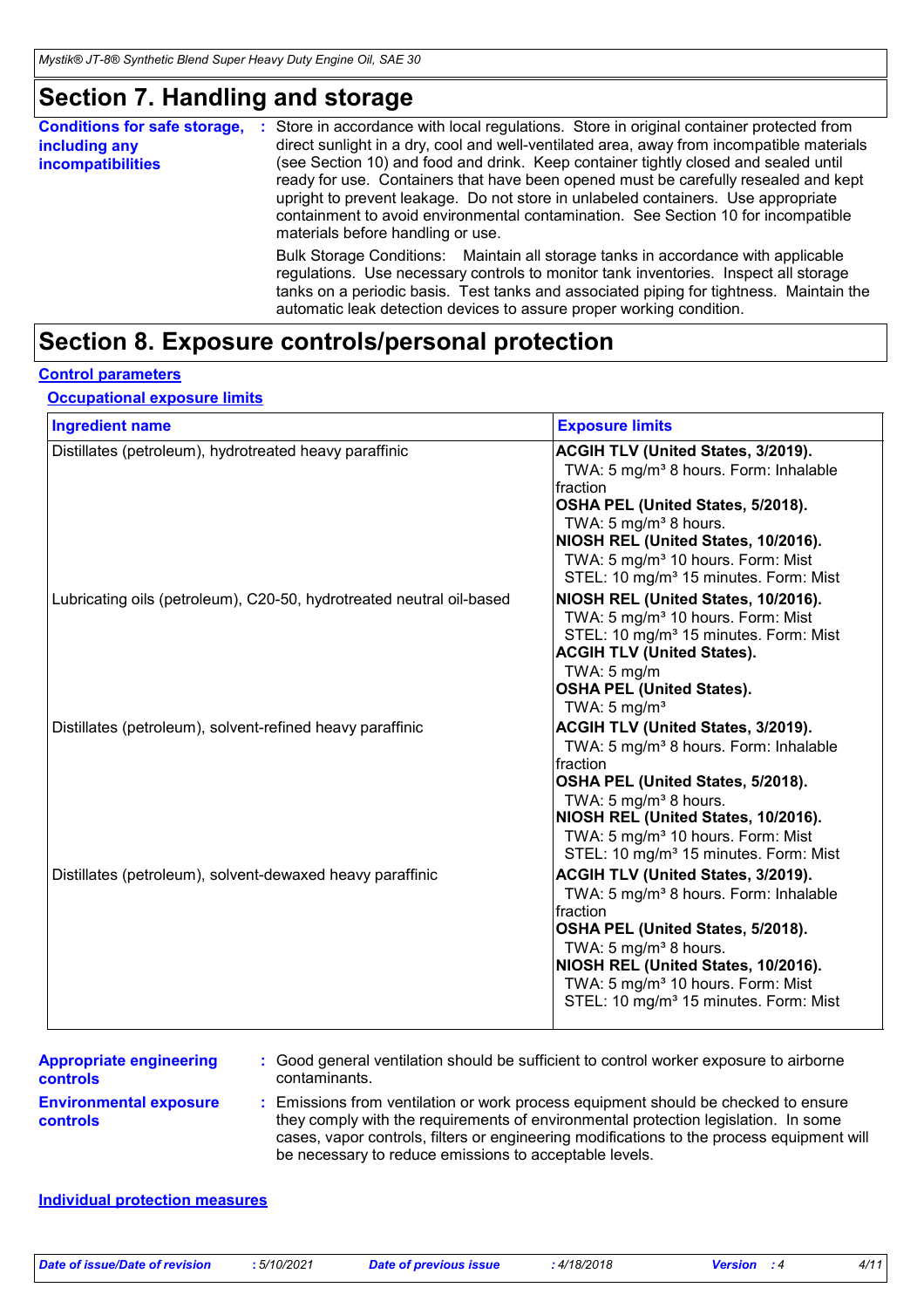## **Section 8. Exposure controls/personal protection**

| <b>Hygiene measures</b>       | : Wash hands, forearms and face thoroughly after handling chemical products, before<br>eating, smoking and using the lavatory and at the end of the working period.<br>Appropriate techniques should be used to remove potentially contaminated clothing.<br>Wash contaminated clothing before reusing. Ensure that eyewash stations and safety<br>showers are close to the workstation location.                                                                                                                                                   |
|-------------------------------|-----------------------------------------------------------------------------------------------------------------------------------------------------------------------------------------------------------------------------------------------------------------------------------------------------------------------------------------------------------------------------------------------------------------------------------------------------------------------------------------------------------------------------------------------------|
| <b>Eye/face protection</b>    | : Safety glasses equipped with side shields are recommended as minimum protection in<br>industrial settings. If contact is possible, the following protection should be worn, unless<br>the assessment indicates a higher degree of protection: chemical splash goggles.<br>Safety eyewear complying with an approved standard should be used when a risk<br>assessment indicates this is necessary to avoid exposure to liquid splashes, mists,<br>gases or dusts. If inhalation hazards exist, a full-face respirator may be required<br>instead. |
| <b>Skin protection</b>        |                                                                                                                                                                                                                                                                                                                                                                                                                                                                                                                                                     |
| <b>Hand protection</b>        | : Chemical-resistant gloves complying with an approved standard should be worn at all<br>times when handling chemical products if a risk assessment indicates this is necessary.                                                                                                                                                                                                                                                                                                                                                                    |
| <b>Body protection</b>        | : Personal protective equipment for the body should be selected based on the task being<br>performed and the risks involved and should be approved by a specialist before<br>handling this product.                                                                                                                                                                                                                                                                                                                                                 |
| <b>Other skin protection</b>  | : Avoid skin contact with liquid. Appropriate footwear and any additional skin protection<br>measures should be selected based on the task being performed and the risks involved<br>and should be approved by a specialist before handling this product. Leather boots are<br>not protective for liquid contact.                                                                                                                                                                                                                                   |
| <b>Respiratory protection</b> | : Avoid inhalation of gases, vapors, mists or dusts. Use a properly fitted, air-purifying or<br>supplied-air respirator complying with an approved standard if a risk assessment<br>indicates this is necessary. Respirator selection must be based on known or anticipated<br>exposure levels, the hazards of the product and the safe working limits of the selected<br>respirator.                                                                                                                                                               |

### **Section 9. Physical and chemical properties**

| <b>Appearance</b>                               |                                                                                                                |
|-------------------------------------------------|----------------------------------------------------------------------------------------------------------------|
| <b>Physical state</b>                           | $:$ Liquid.                                                                                                    |
| <b>Color</b>                                    | : Amber.                                                                                                       |
| <b>Odor</b>                                     | : Mild petroleum odor                                                                                          |
| рH                                              | $:$ Not available.                                                                                             |
| <b>Boiling point</b>                            | : Not available.                                                                                               |
| <b>Flash point</b>                              | : Closed cup: $218^{\circ}$ C (424.4 $^{\circ}$ F) [Pensky-Martens.]<br>Open cup: 254°C (489.2°F) [Cleveland.] |
| <b>Evaporation rate</b>                         | $:$ <1 (n-butyl acetate. = 1)                                                                                  |
| Lower and upper explosive<br>(flammable) limits | $:$ Lower: $1\%$<br>Upper: 7%                                                                                  |
| <b>Vapor pressure</b>                           | $:$ <0.0013 kPa (<0.01 mm Hg) [room temperature]                                                               |
| <b>Vapor density</b>                            | : $>1$ [Air = 1]                                                                                               |
| <b>Relative density</b>                         | : 0.87                                                                                                         |
| <b>Density Ibs/gal</b>                          | $:$ Estimated 7.25 lbs/gal                                                                                     |
| Density gm/cm <sup>3</sup>                      | : Not available.                                                                                               |
| <b>Gravity, <sup>o</sup>API</b>                 | : Estimated 31 $@$ 60 F                                                                                        |
| <b>Solubility</b>                               | Insoluble in the following materials: cold water.                                                              |
| Flow time (ISO 2431)                            | : Not available.                                                                                               |
| <b>Viscosity</b>                                | Kinematic (40°C (104°F)): 0.93 cm <sup>2</sup> /s (93 cSt)                                                     |
| <b>Viscosity SUS</b>                            | : Estimated 431 SUS @104 F                                                                                     |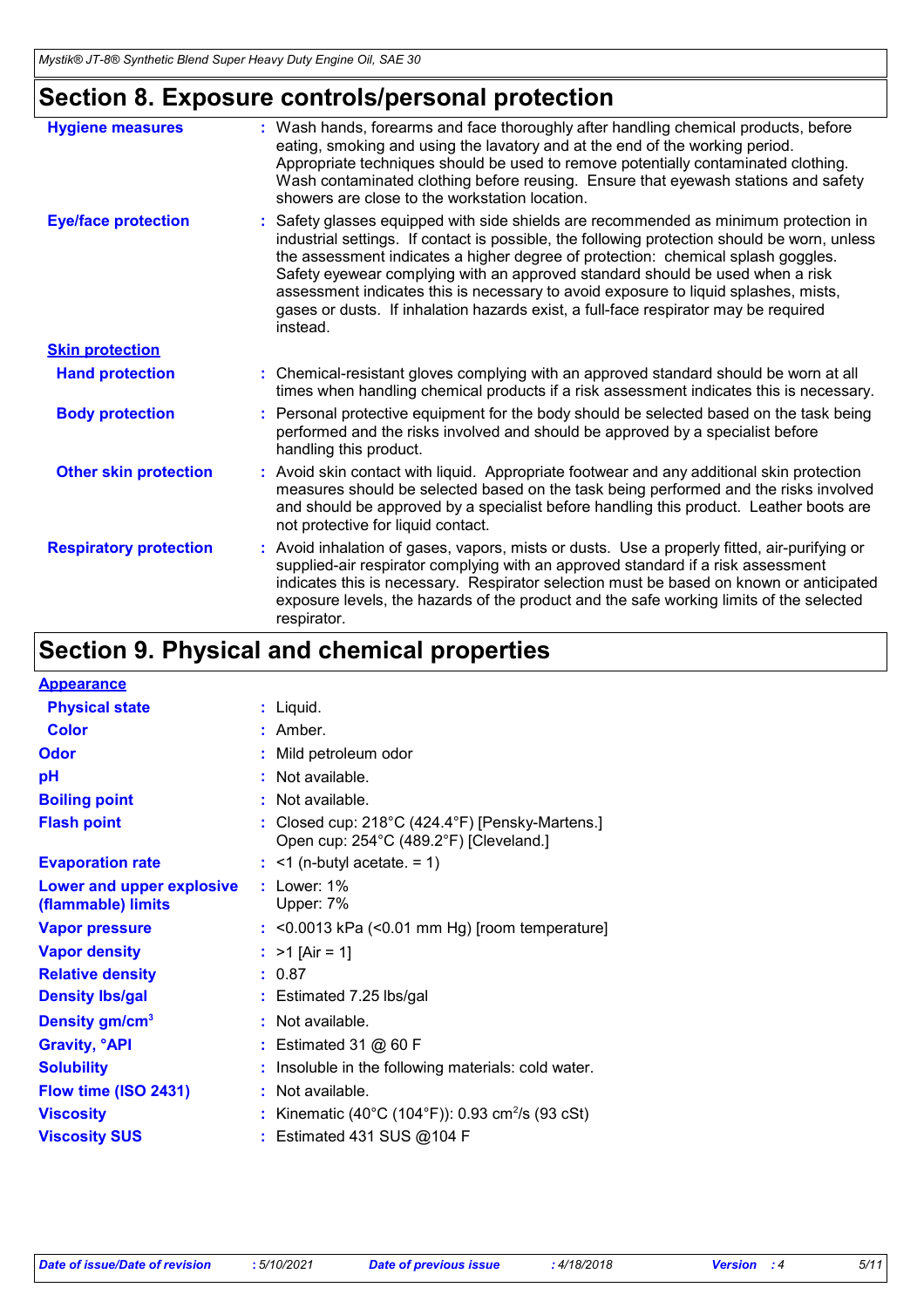### **Section 10. Stability and reactivity**

| <b>Reactivity</b>                                   | : Not expected to be Explosive, Self-Reactive, Self-Heating, or an Organic Peroxide<br>under US GHS Definition(s). |
|-----------------------------------------------------|--------------------------------------------------------------------------------------------------------------------|
| <b>Chemical stability</b>                           | : The product is stable.                                                                                           |
| <b>Possibility of hazardous</b><br><b>reactions</b> | : Under normal conditions of storage and use, hazardous reactions will not occur.                                  |
| <b>Conditions to avoid</b>                          | : No specific data.                                                                                                |
| <b>Incompatible materials</b>                       | : No specific data.                                                                                                |
| <b>Hazardous decomposition</b><br>products          | : Under normal conditions of storage and use, hazardous decomposition products should<br>not be produced.          |

### **Section 11. Toxicological information**

#### **Information on toxicological effects**

| <b>Acute toxicity</b> |  |  |  |  |  |  |
|-----------------------|--|--|--|--|--|--|
|                       |  |  |  |  |  |  |

| <b>Product/ingredient name</b>                                  | <b>Result</b> | <b>Species</b> | <b>Dose</b> | <b>Exposure</b> |
|-----------------------------------------------------------------|---------------|----------------|-------------|-----------------|
| Distillates (petroleum),<br>hydrotreated heavy paraffinic       | LD50 Dermal   | Rat            | >5000 mg/kg |                 |
|                                                                 | LD50 Oral     | Rat            | >5000 mg/kg |                 |
| Distillates (petroleum),<br>solvent-refined heavy<br>paraffinic | LD50 Dermal   | Rabbit         | 2000 mg/kg  |                 |
|                                                                 | LD50 Oral     | Rat            | 5000 mg/kg  |                 |
| Distillates (petroleum),<br>solvent-dewaxed heavy<br>paraffinic | LD50 Dermal   | Rabbit         | >5000 mg/kg |                 |
|                                                                 | LD50 Oral     | Rat            | -5000 mg/kg |                 |

**Conclusion/Summary : Distillates (petroleum), hydrotreated heavy paraffinic**: Mineral oil mists derived from highly refined oils are reported to have low acute and sub-acute toxicities in animals. Effects from single and short-term repeated exposures to high concentrations of mineral oil mists well above applicable workplace exposure levels include lung inflammatory reaction, lipoid granuloma formation and lipoid pneumonia. In acute and sub-acute studies involving exposures to lower concentrations of mineral oil mists at or near current work place exposure levels produced no significant toxicological effects. **Distillates (petroleum), solvent-refined heavy paraffinic**: Mineral oil mists derived from highly refined oils are reported to have low acute and sub-acute toxicities in animals. Effects from single and short-term repeated exposures to high concentrations of mineral oil mists well above applicable workplace exposure levels include lung inflammatory reaction, lipoid granuloma formation and lipoid pneumonia. In acute and sub-acute studies involving exposures to lower concentrations of mineral oil mists at or near current work place exposure levels produced no significant toxicological effects. **Distillates (petroleum), solvent-dewaxed heavy paraffinic**: Mineral oil mists derived from highly refined oils are reported to have low acute and sub-acute toxicities in animals. Effects from single and short-term repeated exposures to high concentrations of mineral oil mists well above applicable workplace exposure levels include lung inflammatory reaction, lipoid granuloma formation and lipoid pneumonia. In acute and sub-acute studies involving exposures to lower concentrations of mineral oil mists at or near current work place exposure levels produced no significant toxicological effects.

#### **Irritation/Corrosion**

Not available.

**Skin Eyes**

| : No additional information. |
|------------------------------|
|                              |

**:** No additional information.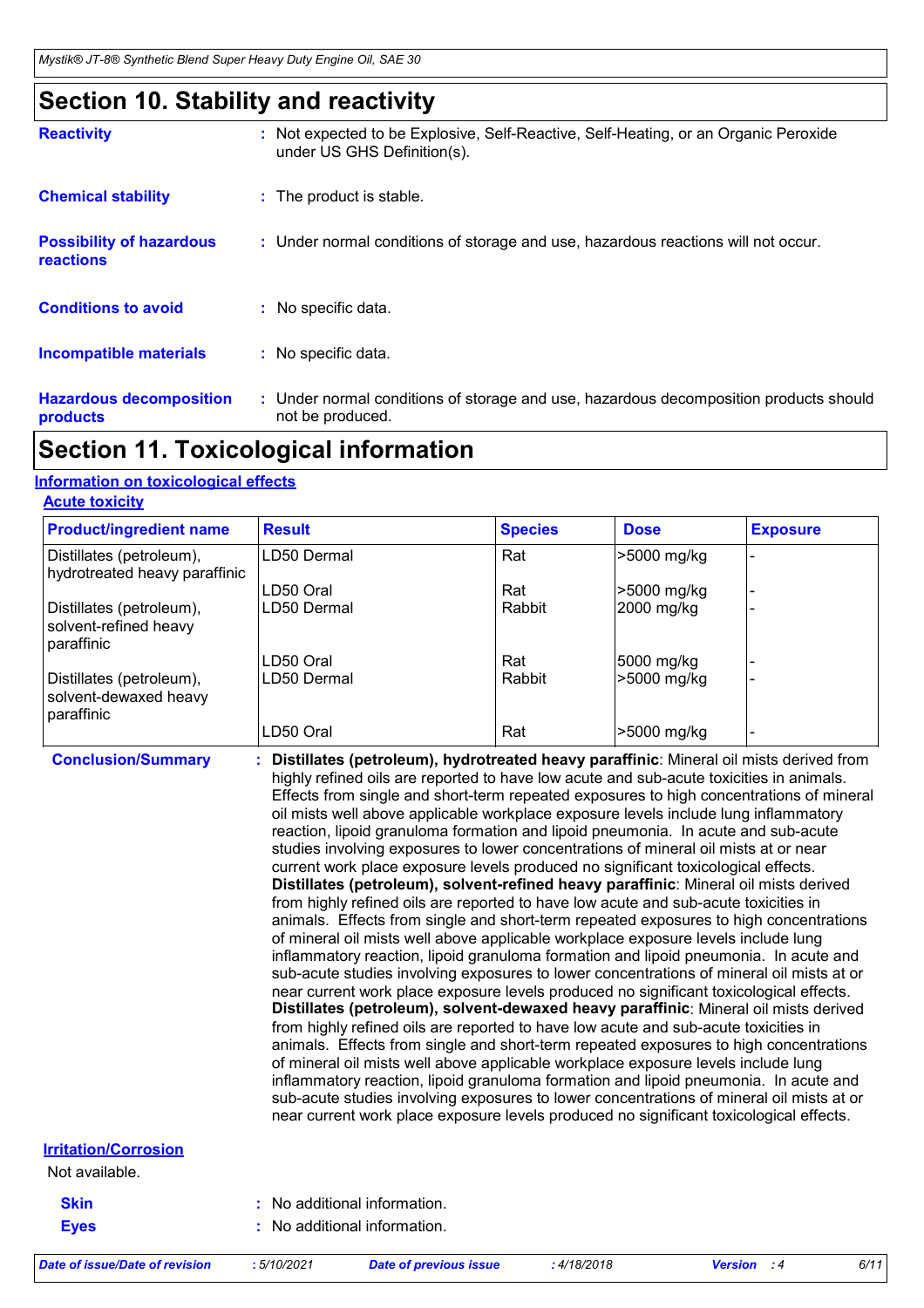### **Section 11. Toxicological information**

| <b>Respiratory</b>                                                                  |                                                   | : No additional information. |                                                                                                                                                                               |  |  |  |  |  |
|-------------------------------------------------------------------------------------|---------------------------------------------------|------------------------------|-------------------------------------------------------------------------------------------------------------------------------------------------------------------------------|--|--|--|--|--|
| <b>Sensitization</b><br>Not available.                                              |                                                   |                              |                                                                                                                                                                               |  |  |  |  |  |
|                                                                                     |                                                   |                              |                                                                                                                                                                               |  |  |  |  |  |
| <b>Skin</b>                                                                         | : No additional information.                      |                              |                                                                                                                                                                               |  |  |  |  |  |
| <b>Respiratory</b>                                                                  | : No additional information.                      |                              |                                                                                                                                                                               |  |  |  |  |  |
| <b>Mutagenicity</b>                                                                 |                                                   |                              |                                                                                                                                                                               |  |  |  |  |  |
| Not available.                                                                      |                                                   |                              |                                                                                                                                                                               |  |  |  |  |  |
| <b>Conclusion/Summary</b>                                                           | : No additional information.                      |                              |                                                                                                                                                                               |  |  |  |  |  |
| <b>Carcinogenicity</b>                                                              |                                                   |                              |                                                                                                                                                                               |  |  |  |  |  |
| Not available.                                                                      |                                                   |                              |                                                                                                                                                                               |  |  |  |  |  |
| <b>Conclusion/Summary</b>                                                           |                                                   |                              | Distillates (petroleum), solvent-refined heavy paraffinic: In long term studies (up to<br>two years) no carcinogenic effects have been reported in any animal species tested. |  |  |  |  |  |
| <b>Classification</b>                                                               |                                                   |                              |                                                                                                                                                                               |  |  |  |  |  |
| <b>Product/ingredient name</b>                                                      | <b>OSHA</b>                                       | <b>IARC</b>                  | <b>NTP</b>                                                                                                                                                                    |  |  |  |  |  |
| Distillates (petroleum),<br>solvent-refined heavy<br>paraffinic                     |                                                   | 4                            |                                                                                                                                                                               |  |  |  |  |  |
| <b>Reproductive toxicity</b><br>Not available.                                      |                                                   |                              |                                                                                                                                                                               |  |  |  |  |  |
| <b>Conclusion/Summary</b><br><b>Teratogenicity</b>                                  |                                                   | : No additional information. |                                                                                                                                                                               |  |  |  |  |  |
| Not available.                                                                      |                                                   |                              |                                                                                                                                                                               |  |  |  |  |  |
| <b>Conclusion/Summary</b>                                                           |                                                   | : No additional information. |                                                                                                                                                                               |  |  |  |  |  |
| <b>Specific target organ toxicity (single exposure)</b><br>Not available.           |                                                   |                              |                                                                                                                                                                               |  |  |  |  |  |
| <b>Specific target organ toxicity (repeated exposure)</b><br>Not available.         |                                                   |                              |                                                                                                                                                                               |  |  |  |  |  |
| <b>Aspiration hazard</b><br>Not available.                                          |                                                   |                              |                                                                                                                                                                               |  |  |  |  |  |
| <b>Information on the likely</b><br>routes of exposure                              |                                                   |                              | : Routes of entry anticipated: Dermal.                                                                                                                                        |  |  |  |  |  |
| <b>Potential acute health effects</b>                                               |                                                   |                              |                                                                                                                                                                               |  |  |  |  |  |
| <b>Eye contact</b>                                                                  | t.                                                |                              | No known significant effects or critical hazards.                                                                                                                             |  |  |  |  |  |
| <b>Inhalation</b>                                                                   | No known significant effects or critical hazards. |                              |                                                                                                                                                                               |  |  |  |  |  |
| <b>Skin contact</b>                                                                 | No known significant effects or critical hazards. |                              |                                                                                                                                                                               |  |  |  |  |  |
| <b>Ingestion</b>                                                                    | No known significant effects or critical hazards. |                              |                                                                                                                                                                               |  |  |  |  |  |
| <b>Symptoms related to the physical, chemical and toxicological characteristics</b> |                                                   |                              |                                                                                                                                                                               |  |  |  |  |  |
| <b>Eye contact</b>                                                                  | : No specific data.                               |                              |                                                                                                                                                                               |  |  |  |  |  |
| <b>Inhalation</b>                                                                   | No specific data.                                 |                              |                                                                                                                                                                               |  |  |  |  |  |
| <b>Skin contact</b>                                                                 | No specific data.                                 |                              |                                                                                                                                                                               |  |  |  |  |  |
| <b>Ingestion</b>                                                                    | : No specific data.                               |                              |                                                                                                                                                                               |  |  |  |  |  |

**Delayed and immediate effects and also chronic effects from short and long term exposure Short term exposure**

| Date of issue/Date of revision | 5/10/2021 | Date of previous issue | 4/18/2018 | <b>Version</b> : 4 |  |
|--------------------------------|-----------|------------------------|-----------|--------------------|--|
|--------------------------------|-----------|------------------------|-----------|--------------------|--|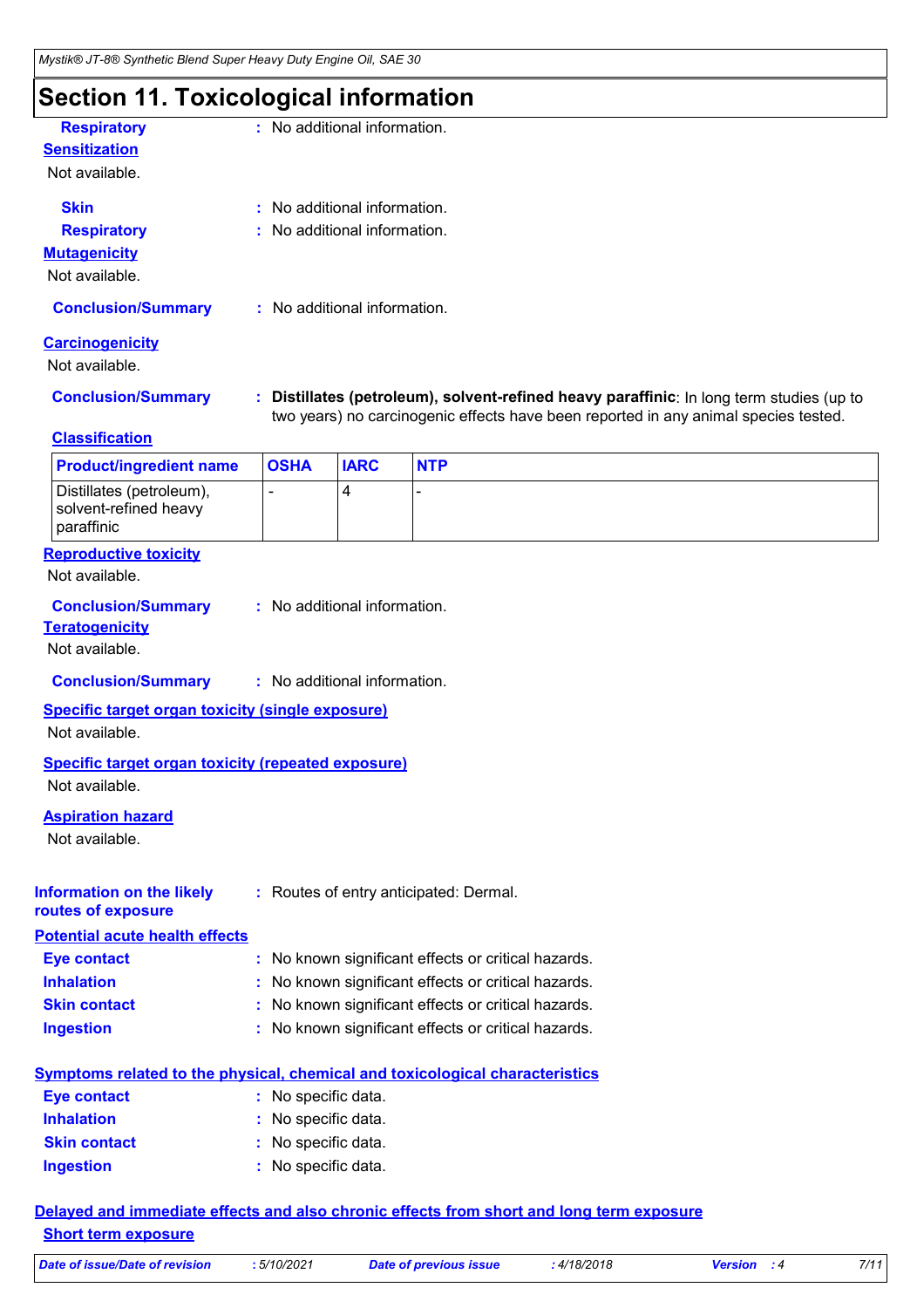### **Section 11. Toxicological information**

| <b>Potential immediate</b><br><b>effects</b> | : Not available.                                    |  |
|----------------------------------------------|-----------------------------------------------------|--|
| <b>Potential delayed effects</b>             | : Not available.                                    |  |
| Long term exposure                           |                                                     |  |
| <b>Potential immediate</b><br><b>effects</b> | : Not available.                                    |  |
| <b>Potential delayed effects</b>             | : Not available.                                    |  |
| <b>Potential chronic health effects</b>      |                                                     |  |
| Not available.                               |                                                     |  |
| <b>General</b>                               | : No known significant effects or critical hazards. |  |
| <b>Carcinogenicity</b>                       | : No known significant effects or critical hazards. |  |
| <b>Mutagenicity</b>                          | : No known significant effects or critical hazards. |  |
| <b>Teratogenicity</b>                        | : No known significant effects or critical hazards. |  |
| <b>Developmental effects</b>                 | : No known significant effects or critical hazards. |  |
| <b>Fertility effects</b>                     | : No known significant effects or critical hazards. |  |
|                                              |                                                     |  |

### **Section 12. Ecological information**

#### **Toxicity**

Not available.

**Conclusion/Summary :** Not available.

#### **Persistence and degradability**

**Conclusion/Summary :** Not available.

#### **Bioaccumulative potential**

| <b>Product/ingredient name</b>                                  | ∣ LoqP <sub>ow</sub> | <b>BCF</b> | <b>Potential</b> |
|-----------------------------------------------------------------|----------------------|------------|------------------|
| Distillates (petroleum),<br>solvent-refined heavy<br>paraffinic | 3.9 to 6             |            | high             |

#### **Mobility in soil**

| <b>Soil/water partition</b>    | : Not available. |
|--------------------------------|------------------|
| coefficient (K <sub>oc</sub> ) |                  |

**Other adverse effects :** No known significant effects or critical hazards.

### **Section 13. Disposal considerations**

The generation of waste should be avoided or minimized wherever possible. Disposal of this product, solutions and any by-products should at all times comply with the requirements of environmental protection and waste disposal legislation and any regional local authority requirements. Dispose of surplus and non-recyclable products via a licensed waste disposal contractor. Waste should not be disposed of untreated to the sewer unless fully compliant with the requirements of all authorities with jurisdiction. Waste packaging should be recycled. Incineration or landfill should only be considered when recycling is not feasible. This material and its container must be disposed of in a safe way. Empty containers or liners may retain some product residues. Avoid dispersal of spilled material and runoff and contact with soil, waterways, drains and sewers. **Disposal methods :**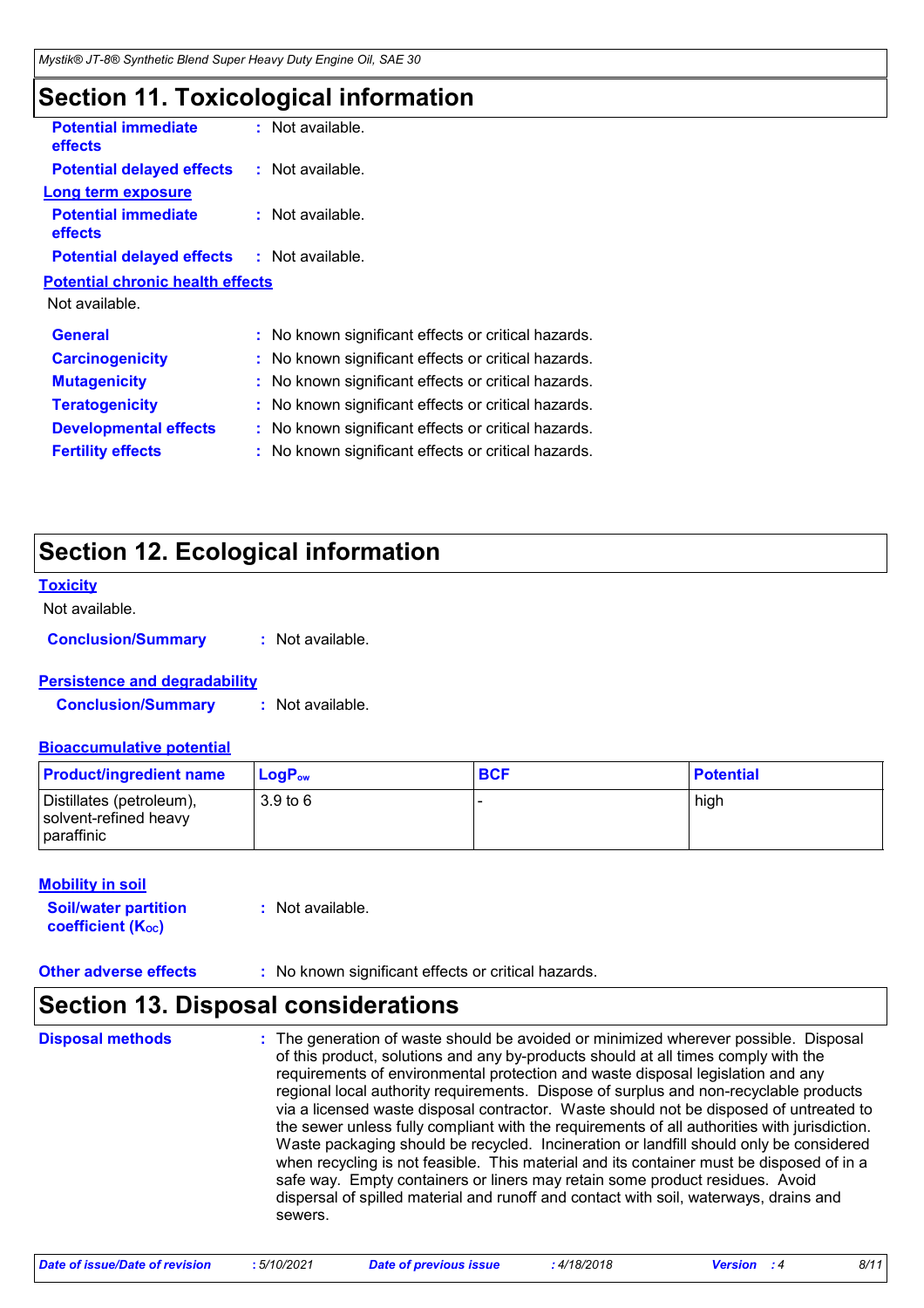### **Section 14. Transport information**

|                                      | <b>DOT Classification</b> | <b>IMDG</b>              | <b>IATA</b>              |
|--------------------------------------|---------------------------|--------------------------|--------------------------|
| <b>UN number</b>                     | Not regulated.            | Not regulated.           | Not regulated.           |
| <b>UN proper</b><br>shipping name    | $\overline{\phantom{0}}$  | ۰                        | ٠                        |
| <b>Transport</b><br>hazard class(es) | $\overline{\phantom{0}}$  | $\overline{\phantom{0}}$ | $\qquad \qquad$          |
| <b>Packing group</b>                 | $\overline{\phantom{a}}$  | $\overline{\phantom{a}}$ | $\overline{\phantom{a}}$ |
| <b>Environmental</b><br>hazards      | ∣No.                      | No.                      | No.                      |

**Oil:** The product(s) represented by this SDS is (are) regulated as "oil" under 49 CFR Part 130. Shipments by rail or highway in packaging having a capacity of 3500 gallons or more or in a quantity greater 42,000 gallons are subject to these requirements. In addition, mixtures containing 10% or more of this product may be subject to these requirements.

**Special precautions for user** : Transport within user's premises: always transport in closed containers that are upright and secure. Ensure that persons transporting the product know what to do in the event of an accident or spillage.

```
Transport in bulk according 
: Not available.
to Annex II of MARPOL and 
the IBC Code
```
### **Section 15. Regulatory information**

**U.S. Federal regulations : Clean Water Act (CWA) 307**: Phosphorodithioic acid, mixed O,O-bis(sec-Bu and isooctyl) esters, zinc salts **Clean Water Act (CWA) 311**: fumaric acid; ethylenediamine; vinyl acetate **United States inventory (TSCA 8b)**: All components are listed or exempted. This material is classified as an oil under Section 311 of the Clean Water Act (CWA) and the Oil Pollution Act of 1990 (OPA). Discharges or spills which produce a visible sheen on waters of the United States, their adjoining shorelines, or into conduits leading to surface waters must be reported to the EPA's National Response Center at (800)

#### **SARA 302/304**

**Composition/information on ingredients**

|                                  |                   |                  | <b>SARA 304 RQ</b><br><b>SARA 302 TPQ</b> |               |              |                |
|----------------------------------|-------------------|------------------|-------------------------------------------|---------------|--------------|----------------|
| <b>Name</b>                      | $\frac{9}{6}$     | <b>EHS</b> (lbs) |                                           | (gallons)     | (lbs)        | (gallons)      |
| ethylenediamine<br>vinvl acetate | < 0.01<br>< 0.001 | Yes.<br>Yes.     | 10000<br>1000                             | 1337.1<br>129 | 5000<br>5000 | 668.5<br>644.8 |

**SARA 304 RQ :** 70952178.2 lbs / 32212288.9 kg [9781133.9 gal / 37025619.4 L]

#### **SARA 311/312**

**Classification :** Not applicable.

**Composition/information on ingredients**

No products were found.

424-8802.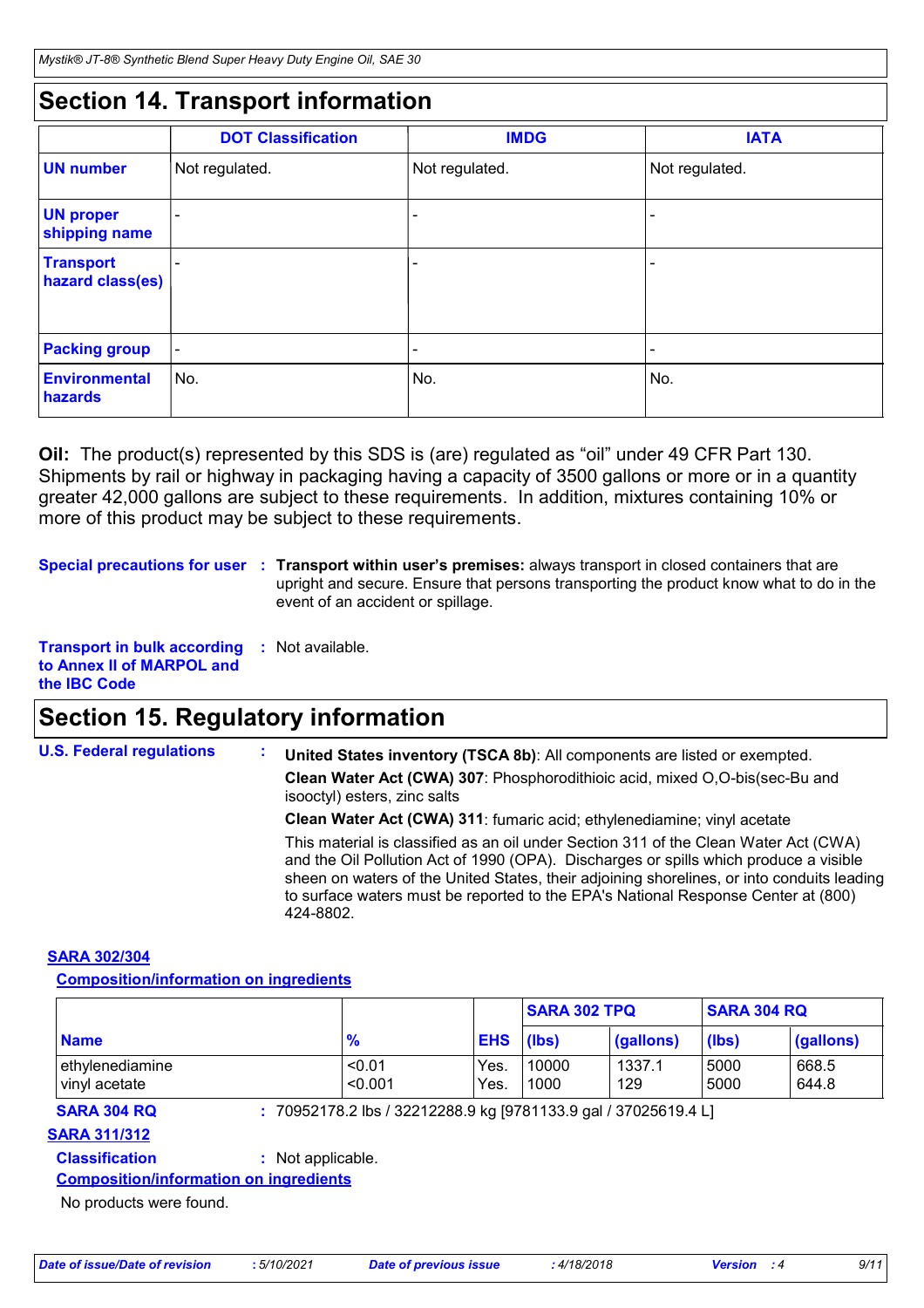### **Section 15. Regulatory information**

| <b>State regulations</b>         |                                                                                    |  |
|----------------------------------|------------------------------------------------------------------------------------|--|
| <b>Massachusetts</b>             | : None of the components are listed.                                               |  |
| <b>New York</b>                  | : None of the components are listed.                                               |  |
| <b>New Jersey</b>                | None of the components are listed.                                                 |  |
| <b>Pennsylvania</b>              | : None of the components are listed.                                               |  |
| <b>International regulations</b> |                                                                                    |  |
| <b>Inventory list</b>            |                                                                                    |  |
| <b>United States</b>             | : All components are listed or exempted.                                           |  |
| <b>Australia</b>                 | : All components are listed or exempted.                                           |  |
| <b>Canada</b>                    | : All components are listed or exempted.                                           |  |
| <b>China</b>                     | All components are listed or exempted.                                             |  |
| <b>Europe</b>                    | : All components are listed or exempted.                                           |  |
| <b>Japan</b>                     | Japan inventory (ENCS): Not determined.<br>Japan inventory (ISHL): Not determined. |  |
| <b>Malaysia</b>                  | : Not determined.                                                                  |  |
| <b>New Zealand</b>               | : All components are listed or exempted.                                           |  |
| <b>Philippines</b>               | : All components are listed or exempted.                                           |  |
| <b>Republic of Korea</b>         | : All components are listed or exempted.                                           |  |
| <b>Taiwan</b>                    | Not determined.                                                                    |  |
| <b>Thailand</b>                  | Not determined.                                                                    |  |
| <b>Turkey</b>                    | Not determined.                                                                    |  |
| <b>Viet Nam</b>                  | Not determined.                                                                    |  |

### **Section 16. Other information**

**National Fire Protection Association (U.S.A.)**



**Reprinted with permission from NFPA 704-2001, Identification of the Hazards of Materials for Emergency Response Copyright ©1997, National Fire Protection Association, Quincy, MA 02269. This reprinted material is not the complete and official position of the National Fire Protection Association, on the referenced subject which is represented only by the standard in its entirety.**

**Copyright ©2001, National Fire Protection Association, Quincy, MA 02269. This warning system is intended to be interpreted and applied only by properly trained individuals to identify fire, health and reactivity hazards of chemicals. The user is referred to certain limited number of chemicals with recommended classifications in NFPA 49 and NFPA 325, which would be used as a guideline only. Whether the chemicals are classified by NFPA or not, anyone using the 704 systems to classify chemicals does so at their own risk.**

#### **Procedure used to derive the classification**

| <b>Classification</b>             |             | <b>Justification</b> |  |
|-----------------------------------|-------------|----------------------|--|
| Not classified.                   |             |                      |  |
| <b>History</b>                    |             |                      |  |
| <b>Date of printing</b>           | : 5/10/2021 |                      |  |
| Date of issue/Date of<br>revision | : 5/10/2021 |                      |  |
| Date of previous issue            | : 4/18/2018 |                      |  |
| <b>Version</b>                    | : 4         |                      |  |